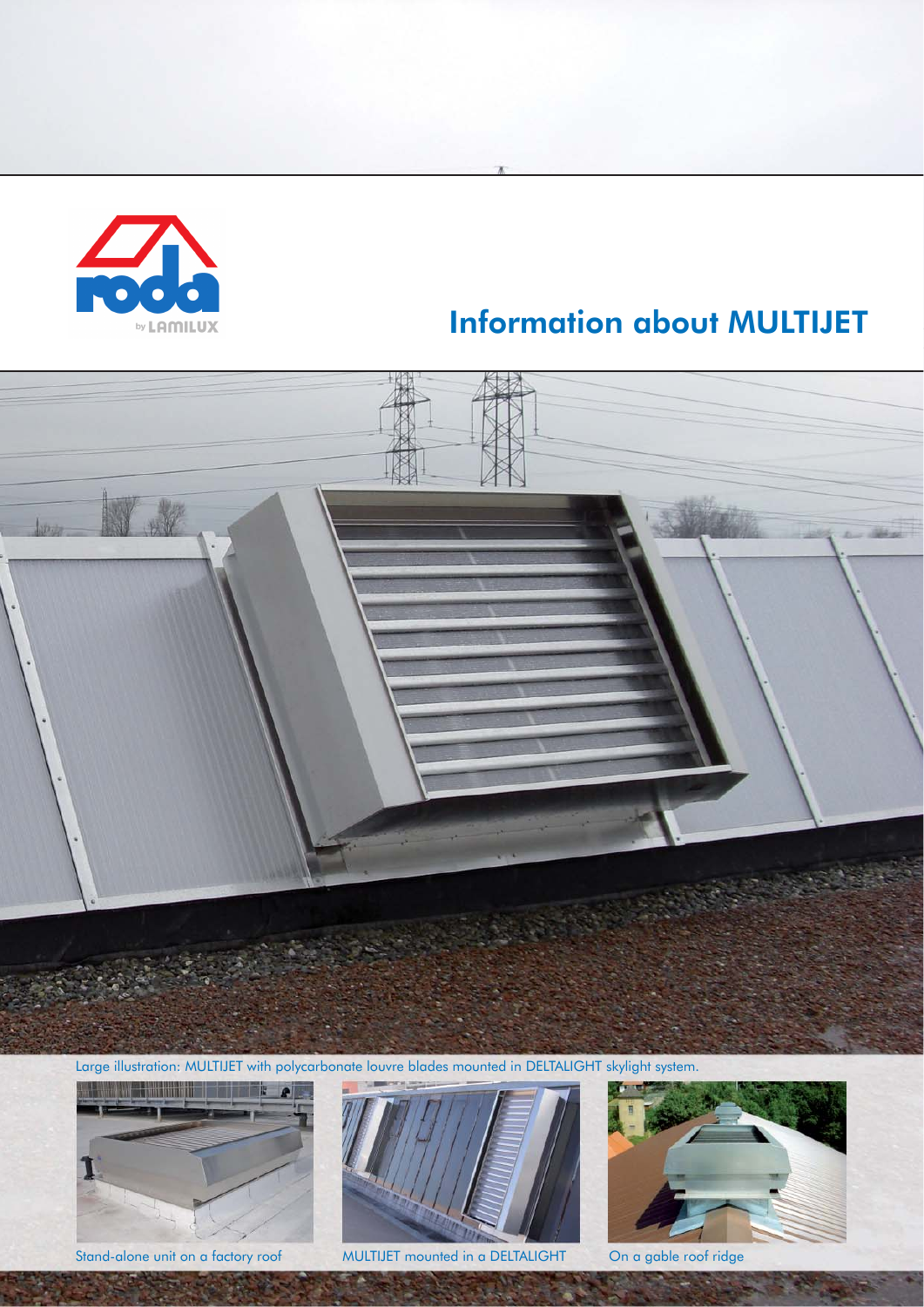### Information about MULTIJET

The MULTIJET is an all-weather version of the SMOKEJET, the difference being the modified frame with lateral ventilation flaps (comparable with MEGAPHOENIX and MEGASTAR), which provide for good ventilation even in bad weather. The lateral flaps are also opened pneumatically or electrically as soon as the upper louvre blades close due to rain. The closing mechanism consists of two springs. The MULTIJET also serves as natural smoke and heat exhaust ventilator. It is the only officially approved multi-purpose ventilator for use not only on horizontal roofs, but also on inclined roofs such as Northlight roofs.

As is the case for all the other systems, the MULTIJET complies with DIN EN 12101-2 and VdS 2159 (depending on the specification). The EC declaration of conformity is delivered with the product.



#### Field of application:

- Flat roofs
- Arched skylights
- Northlight roofs

#### Design characteristics:

The MULTIJET is made up of an aluminium alloy frame (AlMg3) and a given number of pivoting aerodynamic louvre blades depending on the frame size. A choice of aluminium, glass and polycarbonate louvre blades is available. The louvres are opened and closed by an internal pneumatic cylinder or a servomotor. The louvre hinges are made of aluminium and pivot in UVresistant nylon bushes. The internal side flaps ensure ventilation even in bad weather. They are opened by an additional pneumatic cylinder or servomotor and closed by two tension springs. EPDM seals reduce heat loss to a minimum. The units are mounted on the curb using tension locks or screw connections with sealing washers.



The MULTIJET is a louvred ventilator with a raised substructure and lateral ventilation flaps.

#### Sizes:

The MULTIJET can be produced in widths and defined lengths up to  $1,926 \times 2,966$  mm. As is the case for the SMOKEJET, the lengths are determined by the louvre width of 133 mm. (Length = number of louvre blades x 133 mm  $+$  40 mm for the frame).